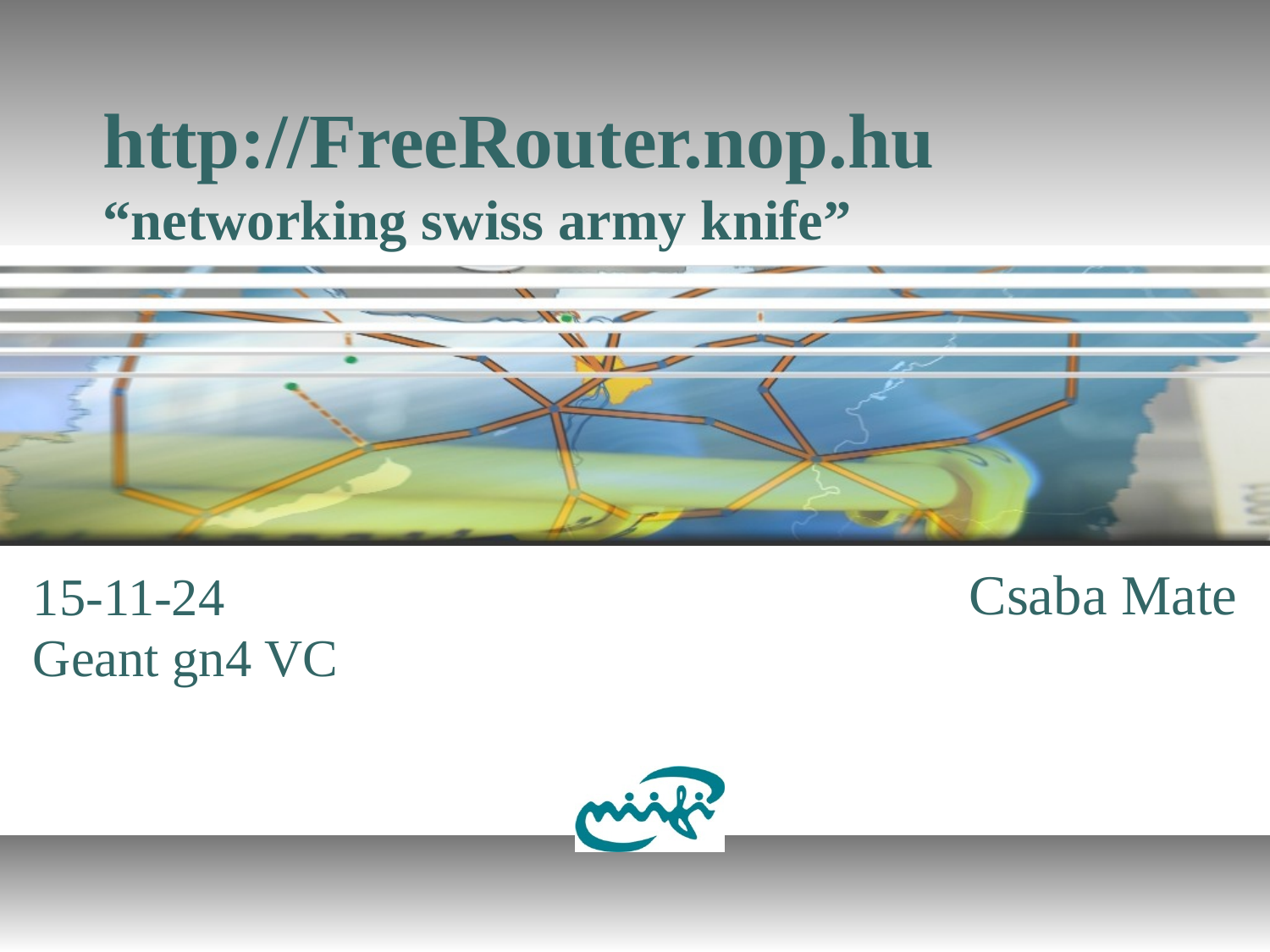# **About**

- Single author: <http://mc36.nop.hu/cv.html>
- Started in 2009 for learning purposes
- Tsystems used it from 2010 to produce about 30 physical lte routers serving for example as border control's backup infrastructure
- NIIF/Hungarnet use it from 2014 as fullbgp route reflector, bogon and aggregate originator
- About 100 working instances countrywide
- New possibilities are welcomed :)

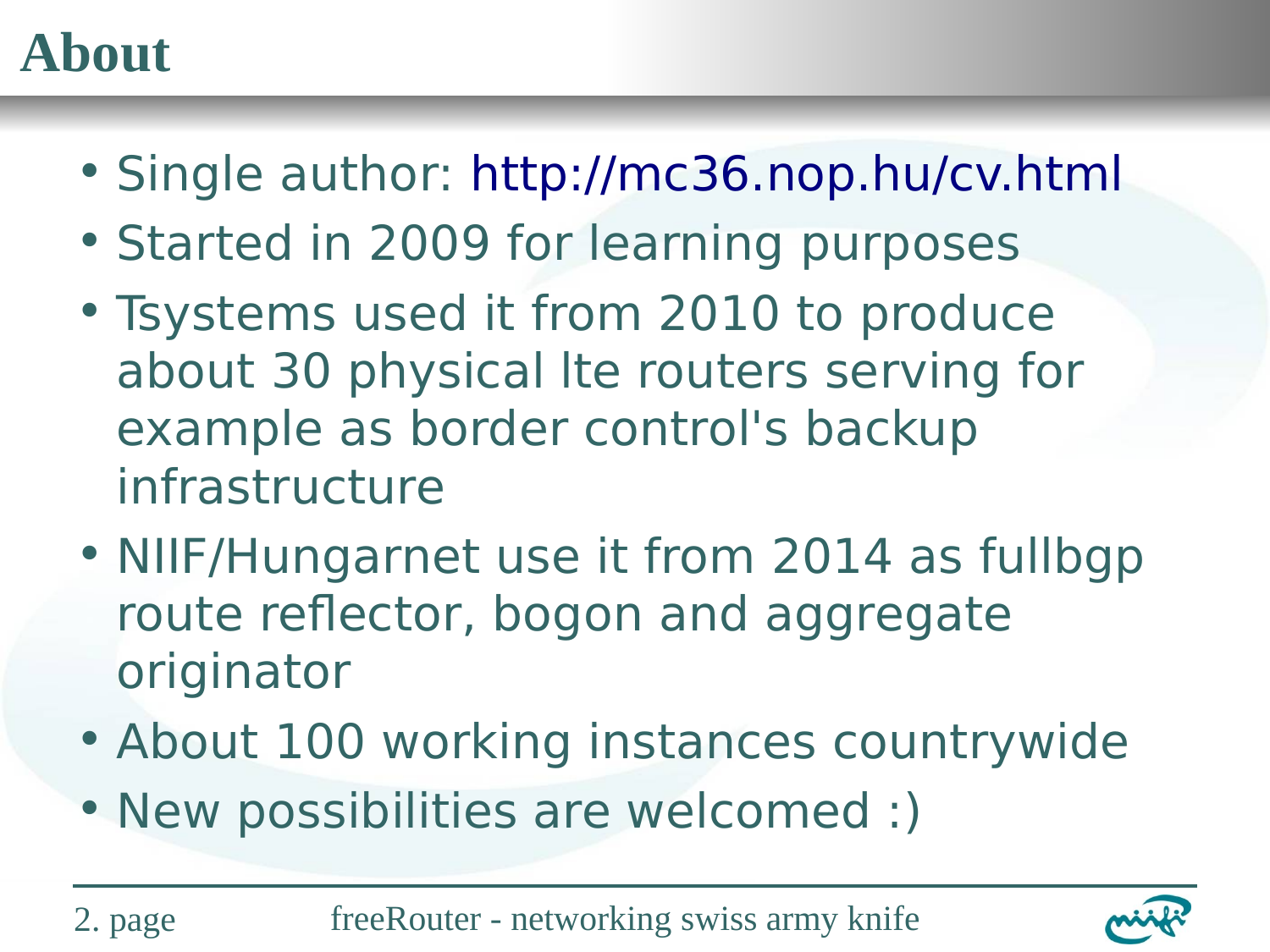# **Code**

- Free, open source, automatic changelog since 2012
- Small pieces of functionality in separate classes
- Fully commented, autoformatted source
- Heavily multithreaded design
- Careful refactoring on api interfaces, etc
- Extensive, traffic based self tests run about weekly
- Industry inspired cli with some differences
- Java7 is the target but compiles cleanly on 6 and 8 with openjdk, ecj, gcj (to native binary too)

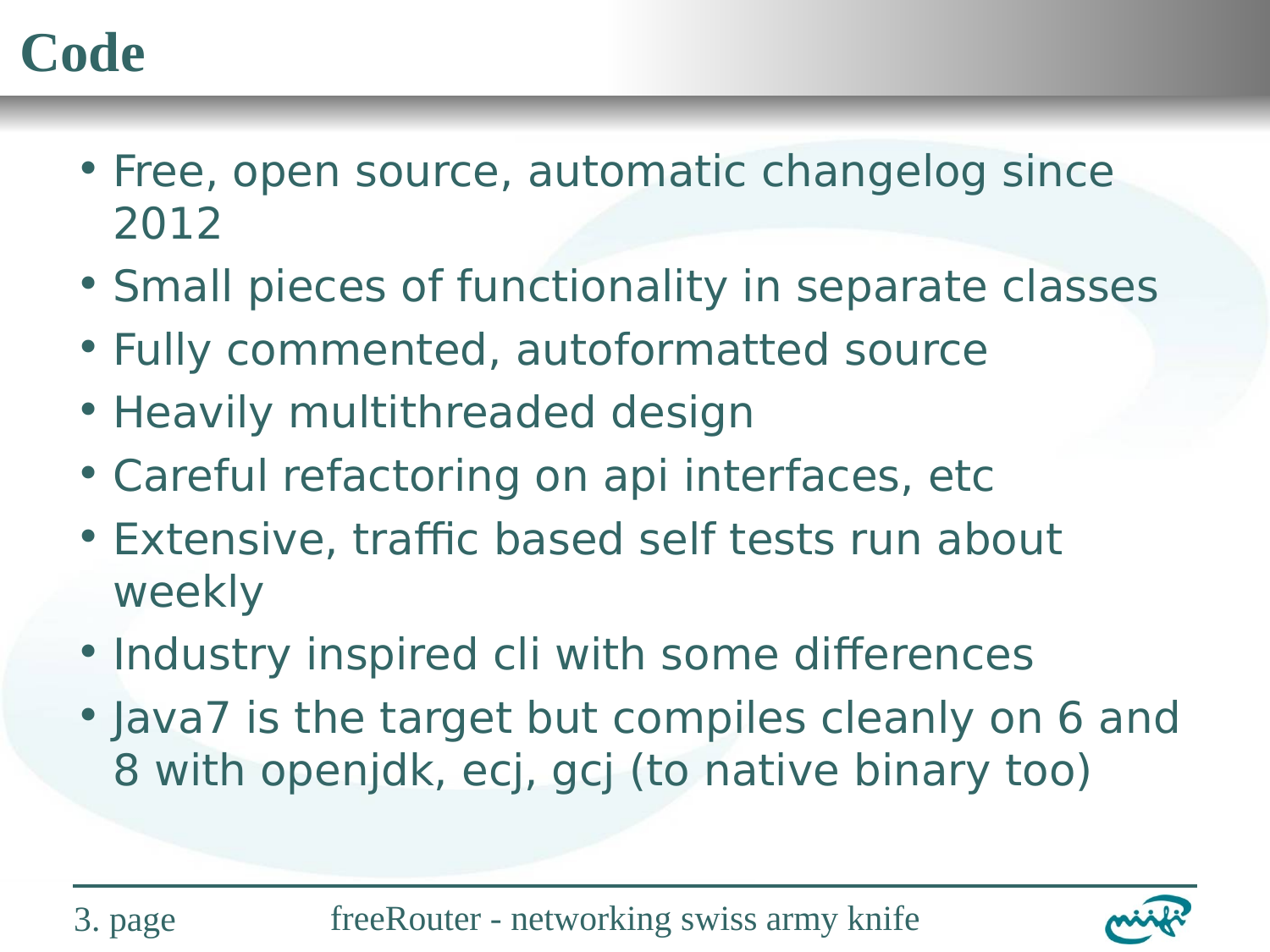## **Nemzeti Információs Infrastruktúra Fejlesztési Intézet Architecture**

- One unprivileged jvm process (per vdc) that does everything a router does and communicates with the world around it over udp sockets
- Ethernet packets placed back and forth to udp socket with socat linux utility (root required)



4. page freeRouter - networking swiss army knife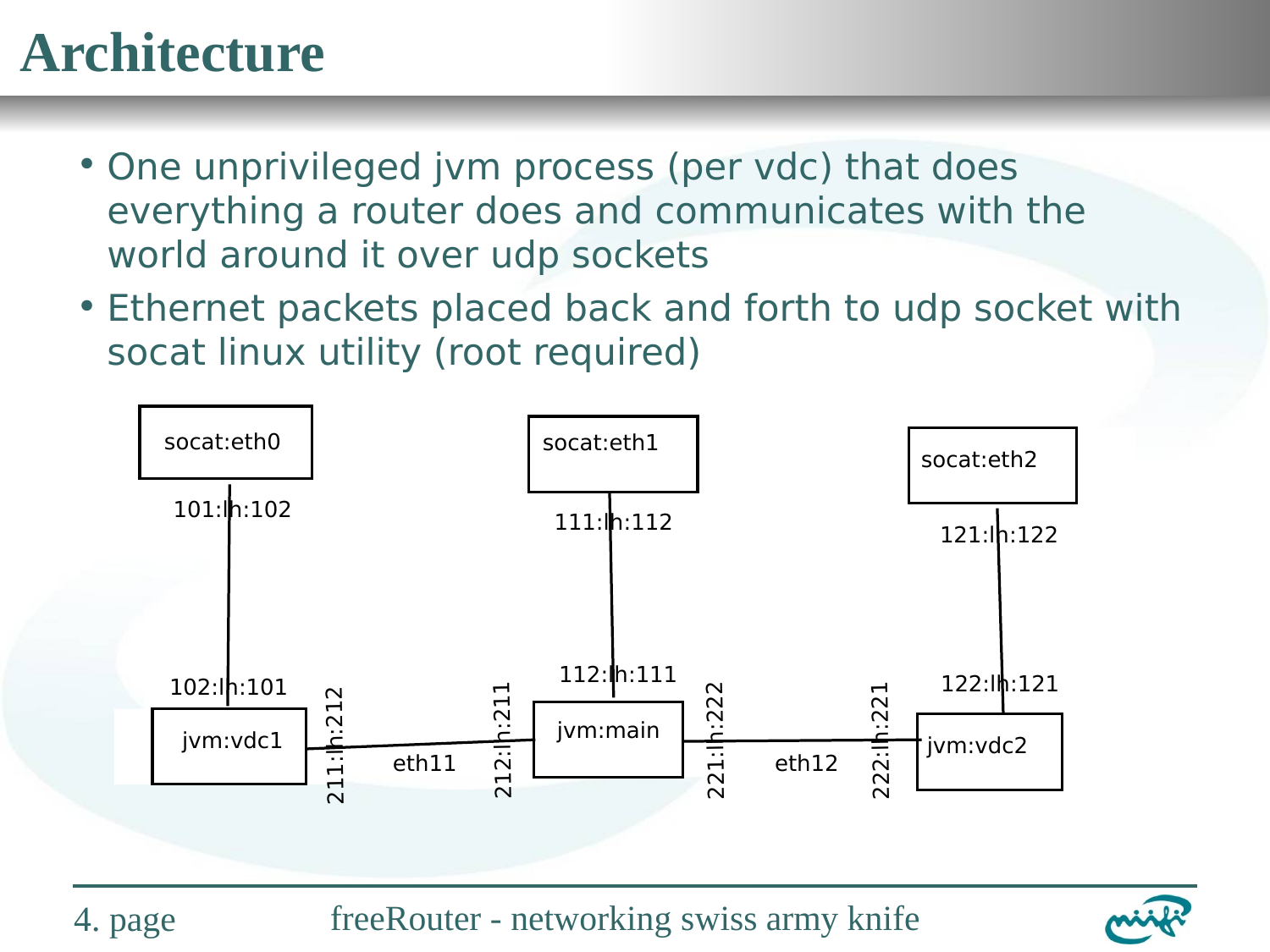# Architecture continued

- Vdc; other jvm routers or qemu/kvm images can be started, udp socket passes traffic between them
- A purpose built libpcap based c code which signals ethernet up/downs and outperforms socat about 80%
- A purpose built c code for async hdlc framing (used at the mobile router project)
- Other helpers or table dumps (to asics, openflow, whatever needed) are easily achievable

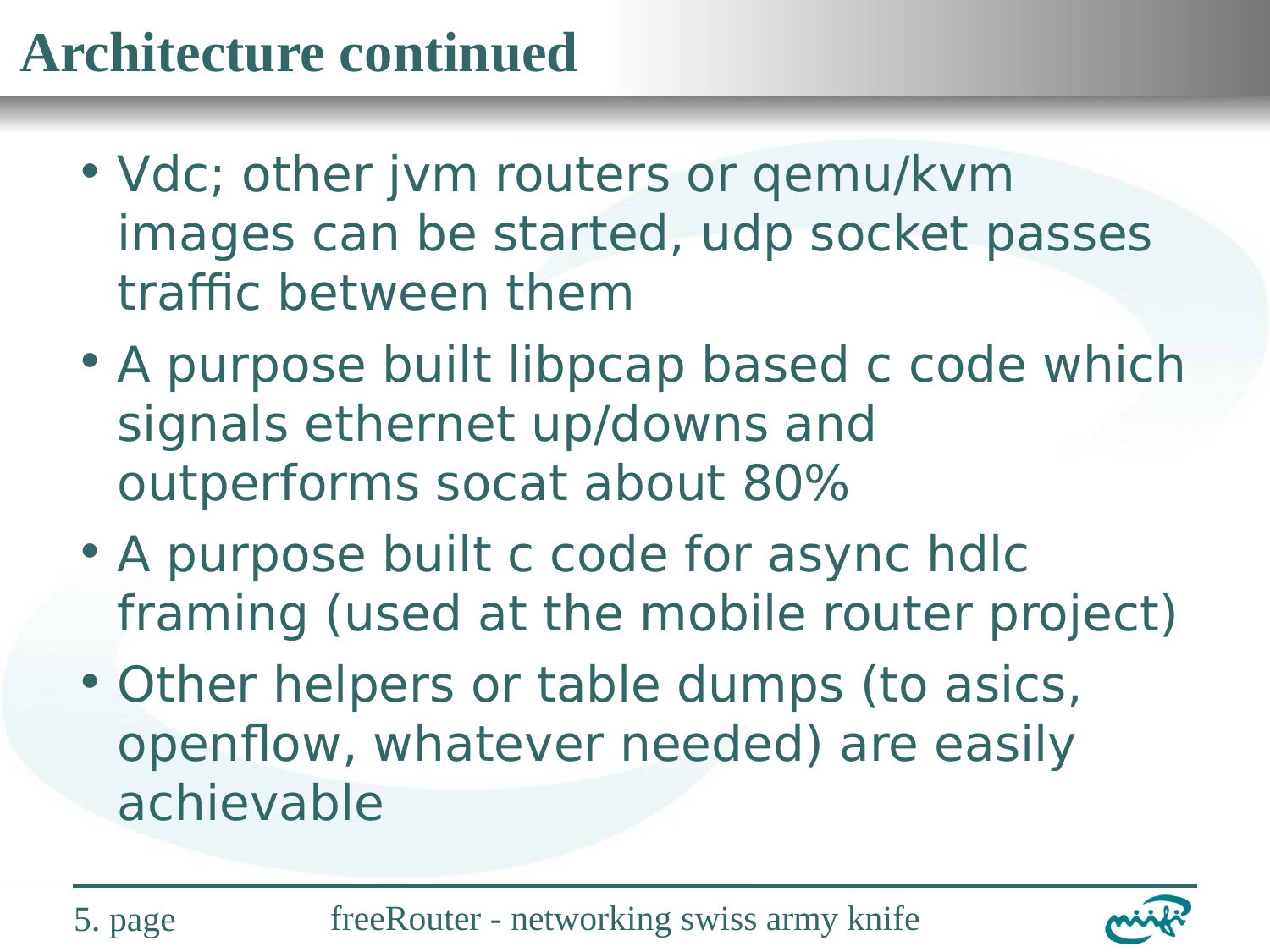## **Features**

- Forwarding: ipv4, ipv6, ipx, mpls, layer2 (with irb), atom, eompls, vpls, evpn/pbb
- Routing: ospf, isis, bgp, static, rip, eigrp, babel, bfd, msdp, pim ssm, igmp/mld (and 2 own igp: lsrp, pvrp)
- Lsp: p2p, p2mp, mp2mp built by ldp, rsvp or segrou
- Crypto: macsec, ikev1, ikev2, (d)tls1.2, ssh2
- Misc: acl, hqos, nat, vrrp, hsrp, transproxy, 6to4
- Everything is dual stacked and vrf aware from start
- Unlimited encapsulation hierarchy can be applied to a single packet, and it will work… :)



6. page freeRouter - networking swiss army knife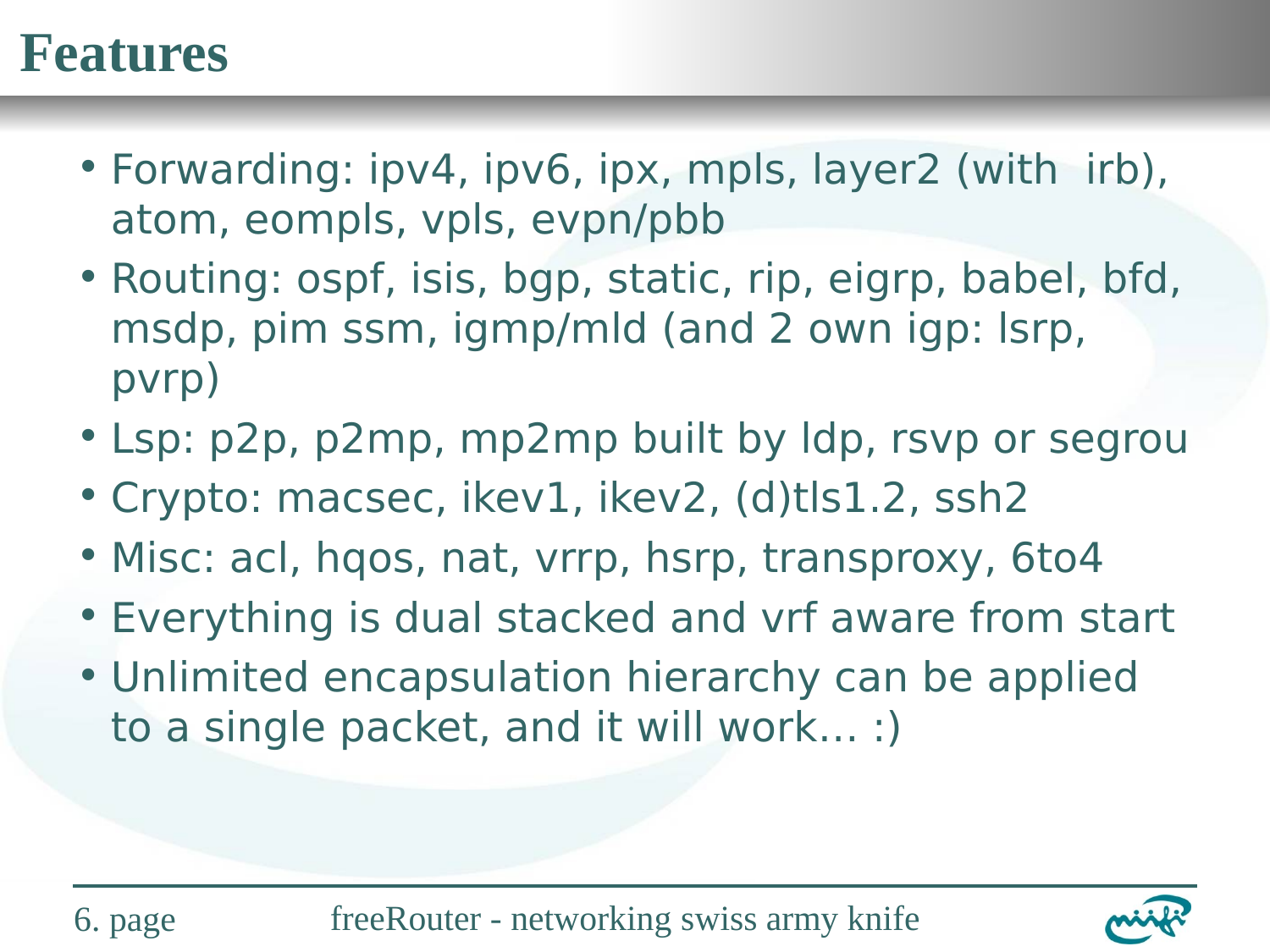# **Next Információs Információs Információs Intézeti Intézeti Intézeti Intézeti Intézeti Intézeti Intézeti Intéze**

- Encapsulation: eth, dot1q, dot1ah, dot1ad, isl, ppp(oe), hdlc, lapb, fr, frppp, atmdxi, atm, isdn
- Tunneling: gre, ipip, l2tp, pptp, gtp, nvgre, vxlan, geneve, mplsip, mplsudp, erspan, etherip, icmptun, pimtun, ipcompress, ipencap, minenc, nos, tmux, l2f, uti, etc
- Servers: telnet, ssh, socks, http(s), ftp(s), tftp, pop3(s), smtp(s), gopher, irc, dcpp, sip, dns, ntp, syslog, lpd, radius, tacacs, etc



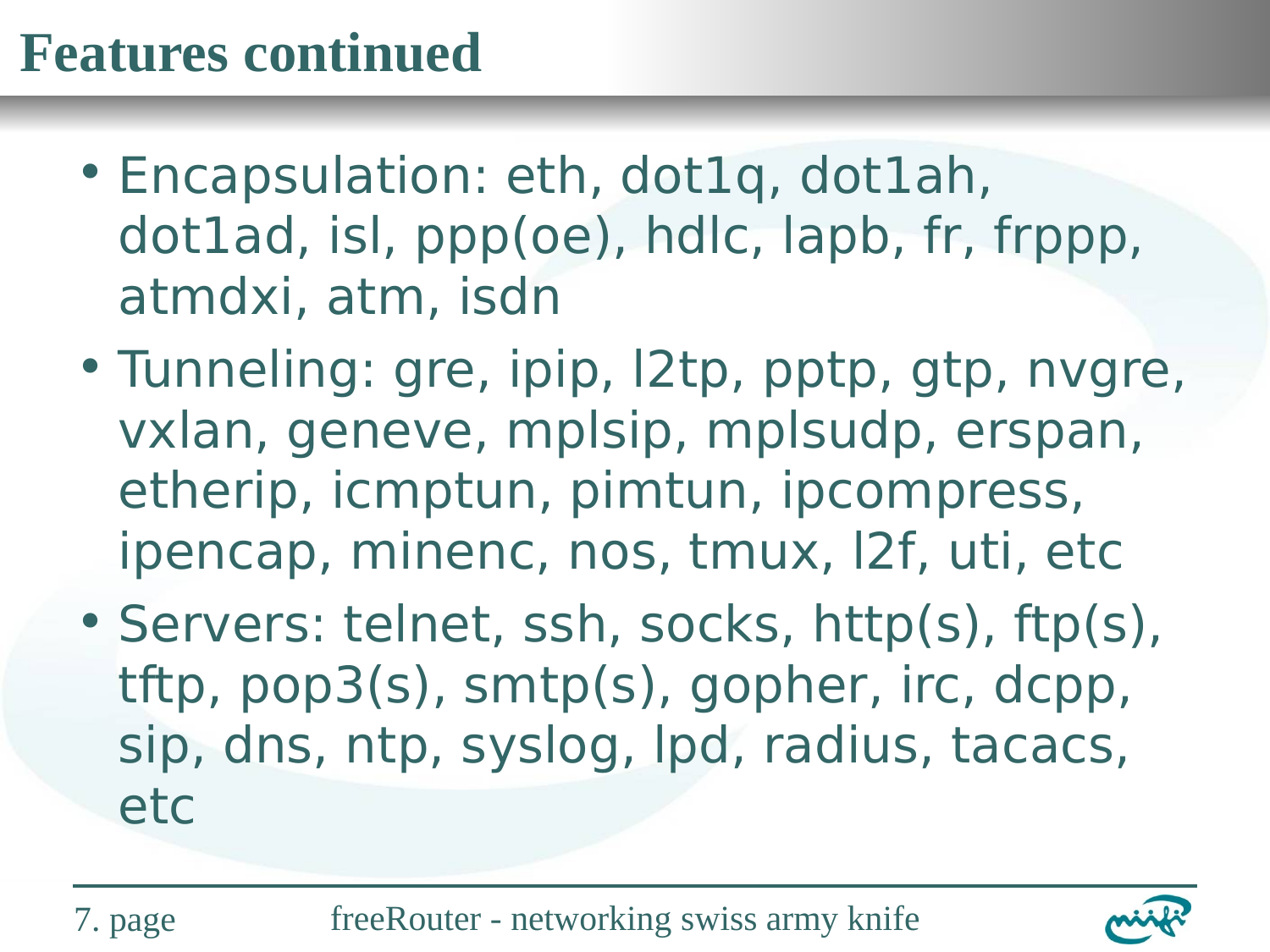## **Nemzeti Információs Infrastruktúra Fejlesztési Intézet Performance**

- Few thousand routes and no fancy features usually need same amount of cpu for jvm and socat
- So linux's raw packet handler needs about same number of cpu cycles as the forwarding code
- Jvm7+ uses aes extension of cpus if available so crypto can perform very well
- Jvm optimizes branches in real time so unused code gets optimized out on the fly
- In NIIF/Hungarnet it usually outperforms big vendor's bgp stack
- Throughput depends on cpu power and features but theoretically unlimited (no limiting design patterns)
- 5 year old low end miniitx@100mbps, raspi@10mbps

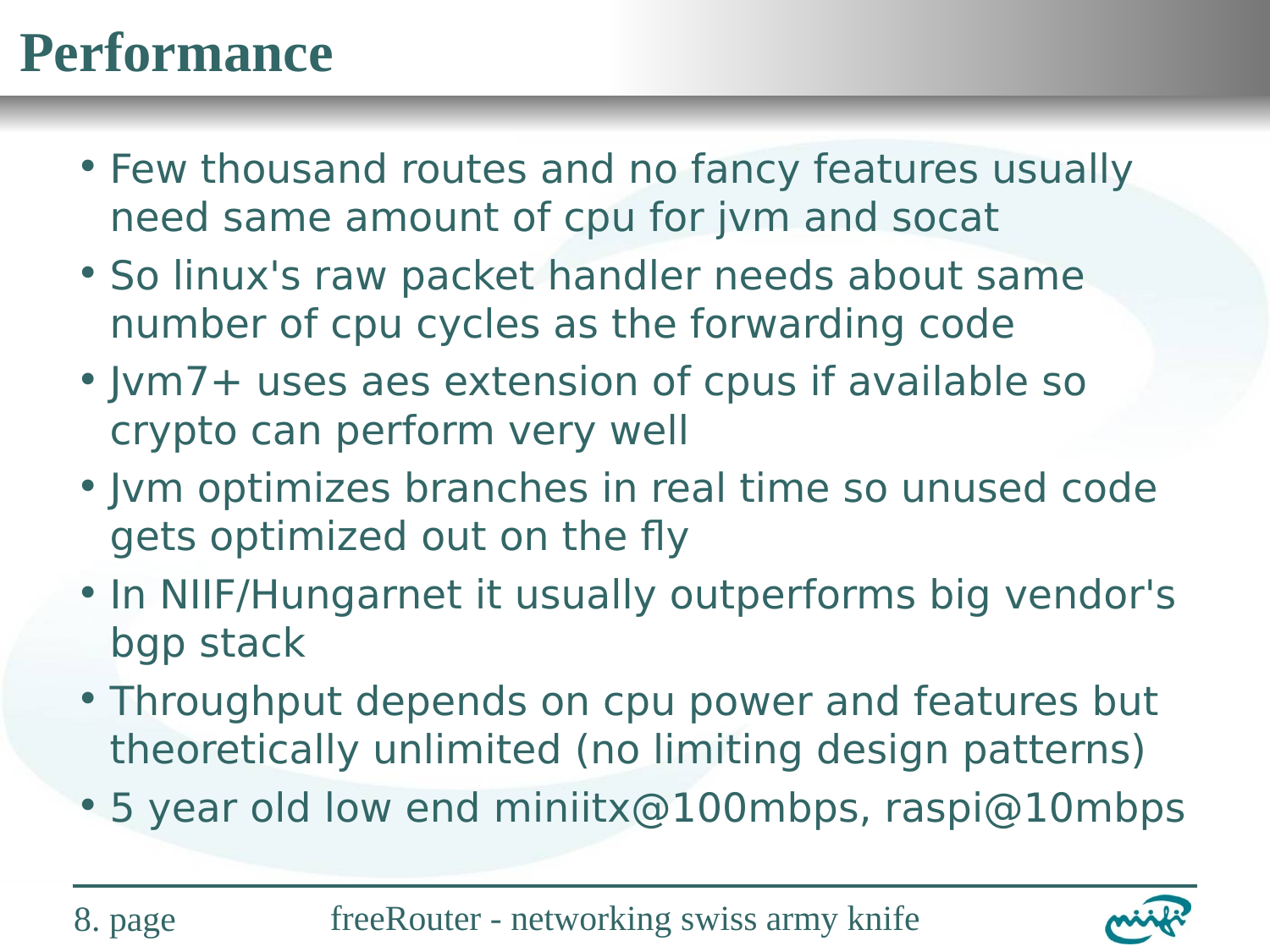# **Nemzeti Információs Információs Intézeti Intézeti Intézeti Intézeti Intézeti Intézeti Intézeti Intézeti Intéze**

- Nothing that won't be done anyway :)
- Research on evpn/\* control-plane
- Evpn/\* bgp prefix read/write code
- Research on evpn/pbb packet format
- Evpn/pbb packet handler code
- Gain: 3 files, 1k3 lines, 12kb, 13 tests
- Evpn/pbb integrated into existing irb, as vpls, eompls, vpdns and simple bridging did